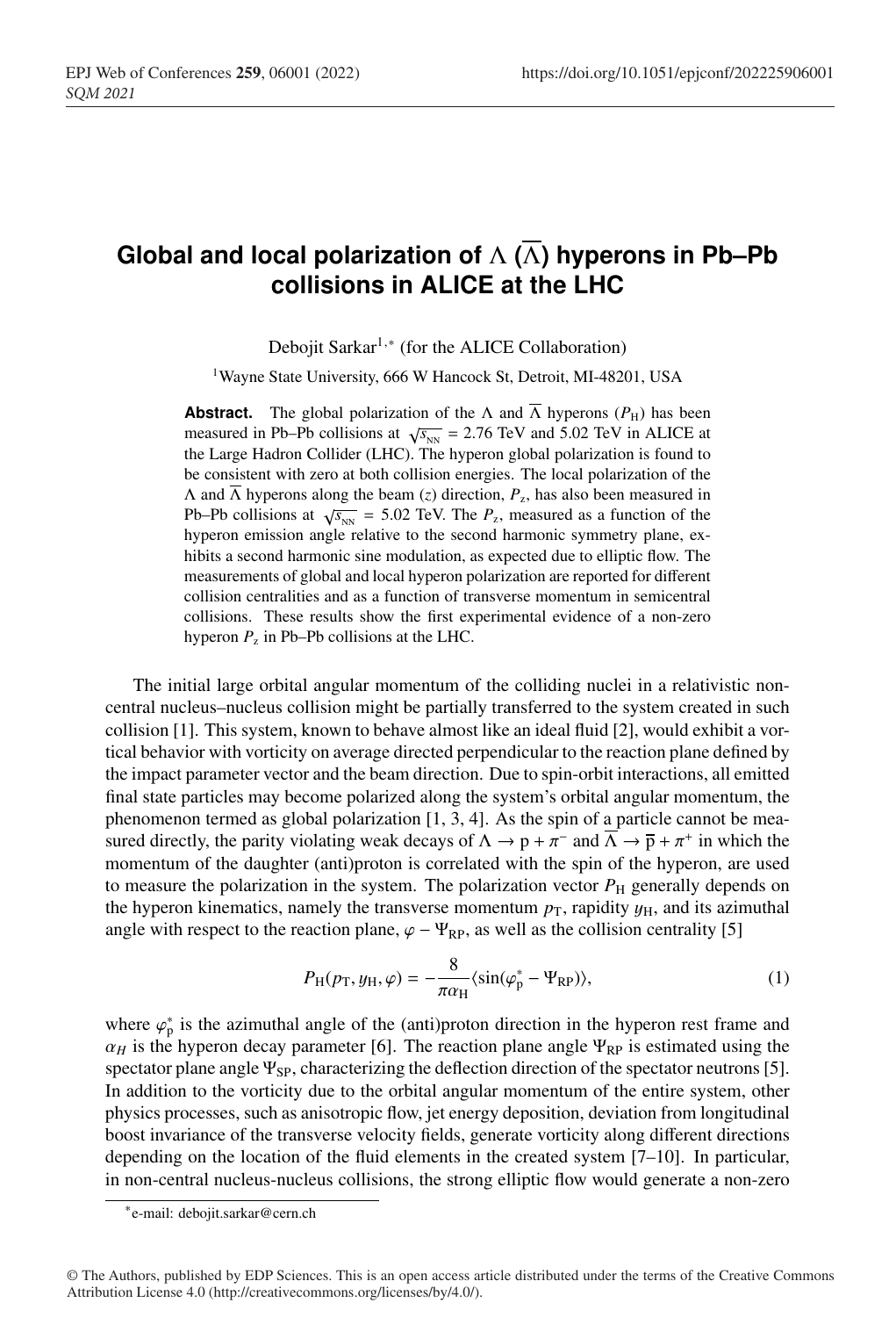vorticity component along the beam axis (*z*) [8, 9]. The vorticity and the corresponding polarization exhibits a quadrupole structure in the transverse plane. This polarization can be characterized by the second harmonic sine component in the Fourier decomposition of the polarization along the beam axis  $(P_z)$  as a function of the particle azimuthal angle relative to the second harmonic symmetry plane [11]

$$
P_{z,s2} = \langle P_z \sin(2\varphi - 2\Psi_2) \rangle, \tag{2}
$$

$$
P_{z}(p_{\rm T}, y_{\rm H}, \varphi) = \frac{\langle \cos \theta_{\rm p}^{*} \rangle}{\alpha_{\rm H} \langle (\cos \theta_{\rm p}^{*})^{2} \rangle},
$$
\n(3)

where  $\theta_p^*$  is the polar angle of the (anti)proton direction in the hyperon rest frame and  $\Psi_2$  is the second harmonic symmetry plane angle. The factor  $\langle (\cos \theta_p^*)^2 \rangle$  serves as a correction for finite acceptance along the longitudinal direction. The sign of  $P_{z,s2}$  determines the phase of the  $P_{\rm z}$  modulation relative to the second harmonic symmetry plane.

The analyzed data samples were recorded by ALICE in 2010 and 2011 for Pb–Pb collisions at  $\sqrt{s_{_{NN}}}$  = 2.76 TeV, and in 2015 and 2018 at  $\sqrt{s_{_{NN}}}$  = 5.02 TeV [5, 11]. The centrality is determined using the sum of the charge deposited in the V0A (2.8  $\lt \eta \lt 5.1$ ) and the V0C ( $-3.7 < \eta < -1.7$ ) scintillators [5, 11]. After removing the pile up contributions, events that pass central, semi-central, or minimum-bias trigger criteria with a *z*-component of the reconstructed event vertex  $(V_z)$  within  $\pm 10$  cm are selected. The  $\Lambda$  and  $\Lambda$  hyperons are reconstructed inside the Time Projection Chamber (TPC) using the decay topology of  $\Lambda \to p + \pi^$ and  $\Lambda \to \bar{p} + \pi^+$  (64% branching ratio) [12] as described in Ref. [13]. The daughter tracks are assigned the identity of a pion or a (anti)proton based on the charge and particle identification using the specific energy loss  $(dE/dx)$  measurement in the TPC. The tracks of the daughter pions and (anti)protons are selected within the pseudorapidity range of  $|\eta| < 0.8$  inside the TPC. The  $\Lambda$  and  $\Lambda$  candidates having invariant mass  $M_{\text{inv}}$  within the interval 1.103 –1.129 GeV/ $c^2$ with  $p_T > 0.5$  GeV/*c* and  $|y_H| < 0.5$  are considered in this measurement [5, 11].

The event-plane method is used for the polarization measurement [14]. The spectator plane angle  $(\Psi_{SP})$  is reconstructed with a pair of neutron Zero Degree Calorimeter (ZDC) detectors [5]. The second harmonic event plane angle  $(\Psi_2)$  is reconstructed using the TPC tracks and signals in the V0A and V0C scintillators [11]. A recentering procedure [14] is applied run-by-run as a function of the event centrality, event vertex position  $(V_x, V_y, V_z)$ , and duration of the run in order to compensate for various effects (e.g., imperfect detector acceptance, varying beam conditions) [5, 11].

The  $P_H$  and  $P_{z, s2}$  are measured using the invariant mass method [5, 11] by calculating  $Q = \langle \sin(\varphi_p^* - \Psi_{SP}) \rangle$  for global and  $Q = \langle \cos \theta_p^* \sin(2\varphi - 2\Psi_2) \rangle$  for local polarization for all hyperon candidates as a function of the invariant mass and fitting it with the expression

$$
Q(Minv) = fS(Minv)QS + fBGQBG(Minv),
$$
\n(4)

where  $f^S$  and  $f^{BG} = 1 - f^S$  are the signal and background fraction of the  $\Lambda(\overline{\Lambda})$  candidates estimated from the invariant mass yields, respectively. The parameter  $Q<sup>S</sup>$  estimates the signal and  $Q^{BG}(M_{\text{inv}})$  estimates the possible contribution from the combinatorial background of  $\Lambda$  $(\Lambda)$  hyperons in the measured polarization. Figure 1 shows the measured hyperon global polarization  $(P_H)$  as a function of centrality in Pb–Pb collisions for two collision energies [5]. The  $P<sub>H</sub>$  at the LHC is found to be consistent with zero within the experimental uncertainties for all studied centrality classes. No signal was observed as a function of rapidity or  $p<sub>T</sub>$  either [5]. Recent measurements at RHIC show a significant global polarization of  $\Lambda$ and  $\overline{\Lambda}$  hyperons in Au–Au collisions at  $\sqrt{s_{NN}} = 7.7 - 200 \text{ GeV}$  with the polarization magnitude monotonically decreasing with increasing  $\sqrt{s_{NN}}$  [15, 16]. The decrease in the  $P_H$  at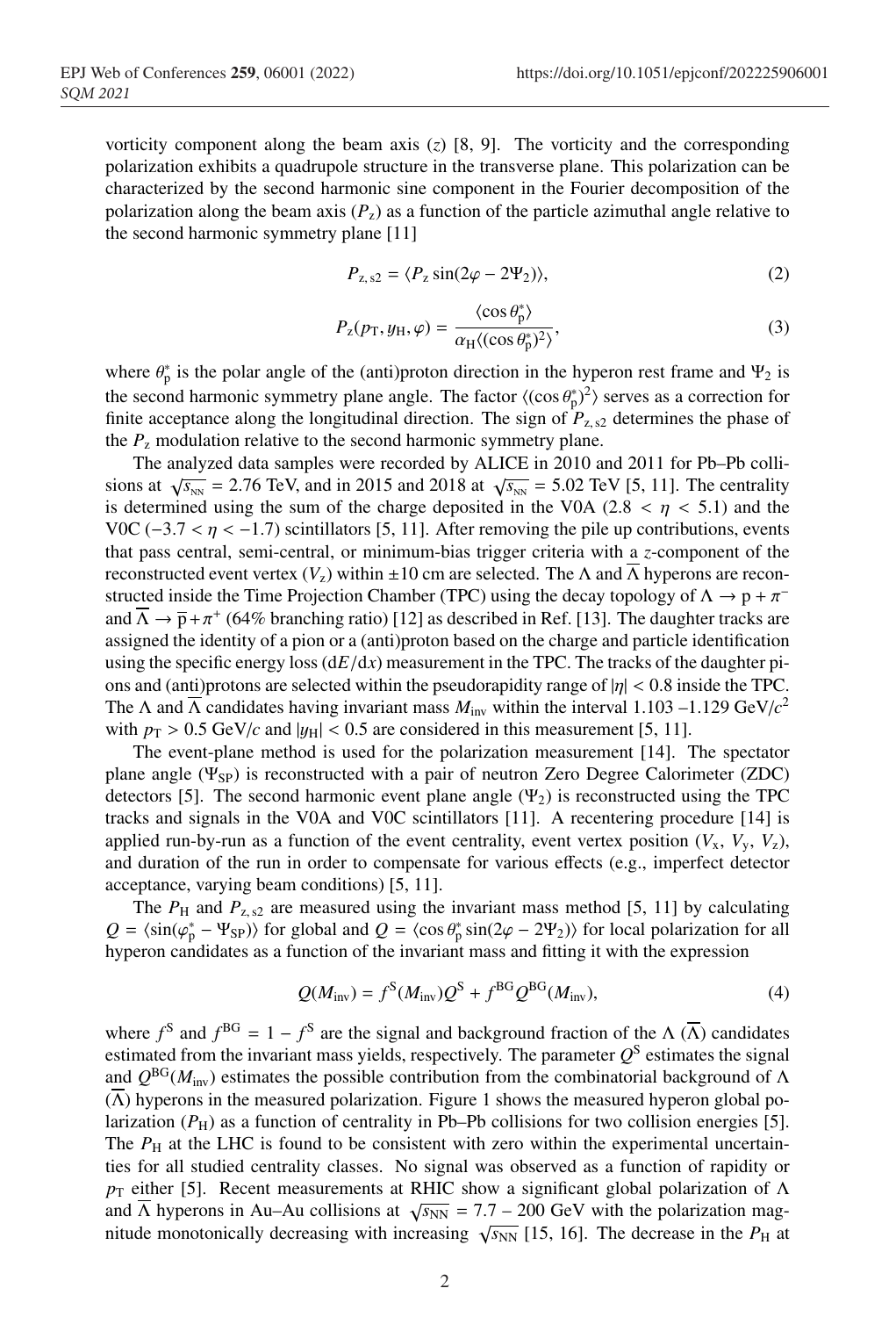

**Figure 1.** (color online) The global hyperon polarization  $(P_H)$  as function of centrality for Pb–Pb collisions at  $\sqrt{s_{NN}}$  = 2.76 TeV (left) and 5.02 TeV (right) [5].

midrapidity with collision energy is usually attributed to a decreasing role of the baryon stopping [17] in the initial velocity distributions. The ALICE measurements are consistent with hydrodynamical model calculations for the LHC energies and empirical estimates based on the collision energy dependence of the directed flow due to the tilted source [1, 8, 18].



**Figure 2.** (color online) Centrality dependence of  $\langle P_z \sin(2\varphi - 2\Psi_2) \rangle$  averaged for  $\Lambda$  and  $\overline{\Lambda}$  in Pb– Pb collisions at  $\sqrt{s_{NN}}$  = 5.02 TeV and it's comparison with the RHIC results in Au–Au collisions at  $\sqrt{s_{NN}}$  = 200 GeV. The Blast-Wave model calculations [19] for Pb–Pb collisions at  $\sqrt{s_{NN}}$  = 2.76 TeV are shown by dashed-dotted line.

The centrality and  $p_T$  dependences of  $P_{z, s2}$  in Pb–Pb collisions at  $\sqrt{s_{_{NN}}}$  = 5.02 TeV and its comparison with the STAR measurements in Au–Au collisions at  $\sqrt{s_{_{NN}}}$  = 200 GeV [20] are shown in Fig. 2. The  $P_{\text{z,s2}}$  decreases towards more central collisions, similar to the elliptic flow. For centralities larger than 60%, the large uncertainties prevent a firm conclusion on the exact mature of its centrality dependence [11]. The  $P_{z,s2}$  also shows an increase with  $p_T$  up to  $p_T \approx 2.0 \text{ GeV}/c$ . For  $p_T > 2.0 \text{ GeV}/c$ , the data is consistent with being constant but the uncertainty in the measurement does not allow for a strong conclusion. As the STAR results were obtained with  $\alpha_{\text{H}} = 0.642$  whereas the ALICE measurement uses updated values  $\alpha_H = 0.750$  ( $\Lambda$ ) and  $-0.758$  ( $\Lambda$ ), the STAR results are rescaled with a factor 0.856 for a proper comparison [11]. The  $P_{z, s2}$  in Pb–Pb collisions at  $\sqrt{s_{NN}} = 5.02$  TeV is similar in magnitude for the central collisions with somewhat smaller value in the semi